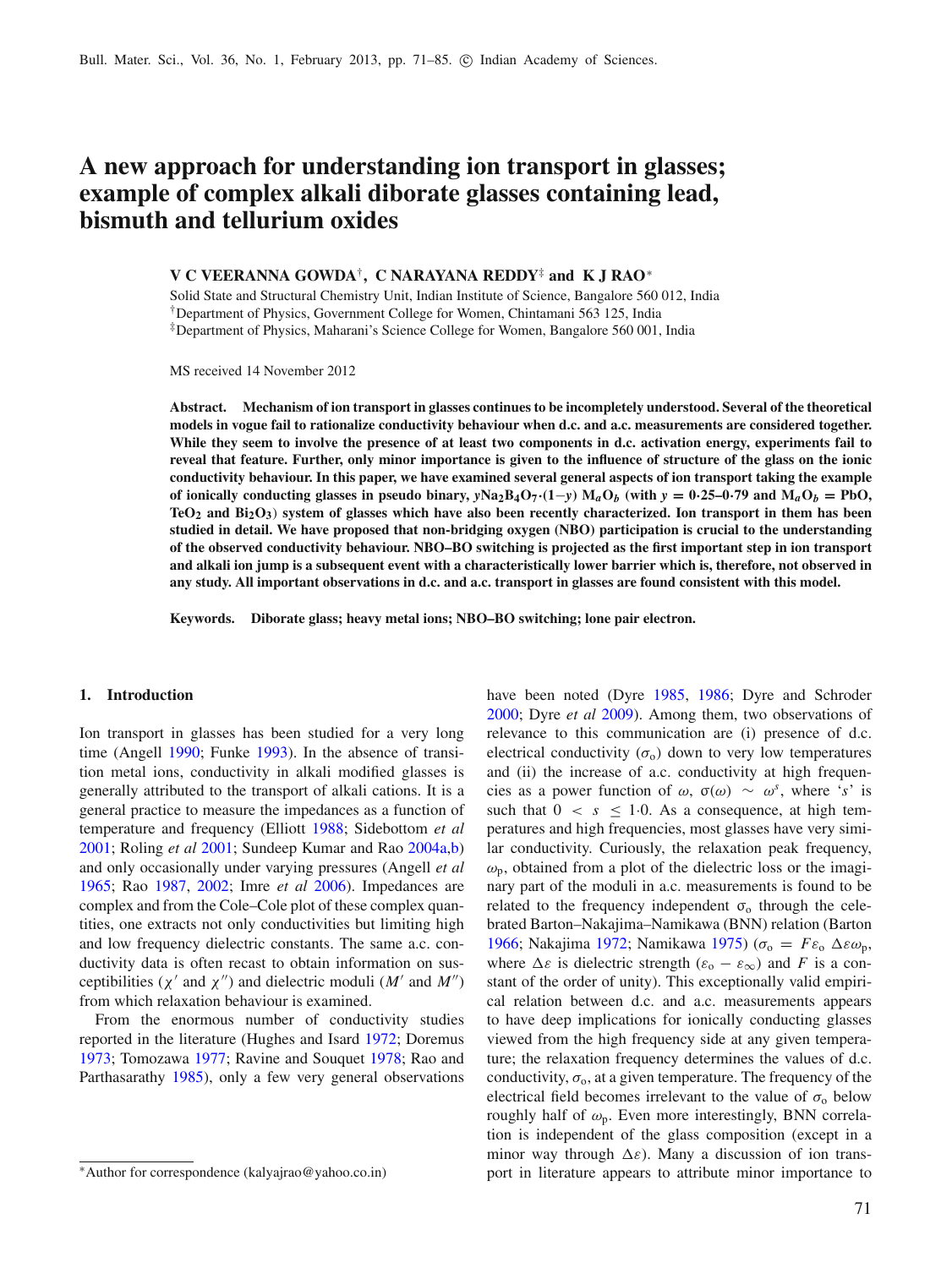the influence of structure of the glasses to their conductivity behaviour. We should like to examine this feature in some detail.

We have investigated a.c. conductivity and dielectric relaxation behaviour of sodium diborate glasses. Alkali diborates are a particular combination in the pseudo-binary alkali- $B_2O_3$  system of glasses (further) modified by the addition of heavy metal oxides, PbO,  $Bi<sub>2</sub>O<sub>3</sub>$  and TeO<sub>2</sub>. Diborate ions generally tend to be present as tightly bound bicyclic units consisting of two trigonally and two tetrahedrally bonded boron atoms in alternate positions of the ring. The two negative charges on the diborate unit are delocalized on the whole structure. The unit behaves like a tetra coordinated single entity. But structure of the diborate unit can be disrupted to certain extent by adding PbO (Veeranna Gowda *et a[l](#page-14-3)* [2007](#page-14-3)). The disruption is, however, much less when  $TeO<sub>2</sub>$ is added. The diborate structure is essentially unaffected by  $Bi<sub>2</sub>O<sub>3</sub>$ . In the case of PbO also, diborate unit is stable against disruption when PbO concentration is lower than ∼30% in the pseudo-binary  $Na<sub>2</sub>B<sub>4</sub>O<sub>7</sub> - PbO$  glasses.

The modifiers used here viz. PbO,  $Bi<sub>2</sub>O<sub>3</sub>$  and TeO<sub>2</sub> contain lone pair bearing ions,  $Pb^{2+}$ ,  $Bi^{3+}$  and  $Te^{4+}$ . We have in our earlier studies (Veeranna Gowda *et a[l](#page-14-3)* [2007](#page-14-3)) obtained spectroscopic (MAS NMR) evidence to show that the *B*4/*B*<sup>3</sup> ratio remains unaltered and near unity in all glass compositions. We have also shown that the tightly bound diborate units only open up into larger rings or chains in order to provide additional oxygen coordination required by  $Pb^{2+}$ in high PbO glasses. Lead atoms have been found to prefer four coordinated network positions when PbO concentration is high. TeO<sub>2</sub> appears to make a sub-network in  $Na<sub>2</sub>B<sub>4</sub>O<sub>7</sub>$  –  $TeO<sub>2</sub>$  glasses and it is present in both trigonal bypyramidal (tbp), and trigonal pyramidal (tp), configurations (Rao and Harish Bha[t](#page-13-20)  $2001$ ). TeO<sub>2</sub> network appears to permeate the extensive diborate network.  $Bi<sub>2</sub>O<sub>3</sub>$  seems to form  $BiO<sub>3/2</sub>$  networks which integrate into the diborate network in such a way that bismuth occupies six coordinated position utilizing oxygen atoms of the borate network (Veeranna Gowda *et a[l](#page-14-3)* [2007\)](#page-14-3).

Our attention here is focused on understanding how ion transport takes place in such a matrix and still exhibit the earlier mentioned general features of ion transport. There are two special features of these glasses and they are (i) the negative charges on diborate units are diffuse and (ii) the cations (Pb, Bi and Te) carry lone pair electrons. It is well known that these lone pairs are stereochemically active (Galy and Meunie[r](#page-13-21) [1975](#page-13-21)). We should like to examine how the measured transport parameters help us to understand ion transport mechanisms.

In the next section, we describe the experimental studies conducted in these glasses over wide frequency and temperature ranges and the manner of acquisition and analysis of the data. In the subsequent 'results and discussion' section, we analyse our observation using several currently popular models of ion transport in glasses and show that it is very likely that in these oxide glasses the non-bridging oxygens (NBOs) play a significant role in ion transport. We also examine several general aspects of ion transport discussed in the literature from the perspective of dominant NBO participation.

## **2. Experimental**

Three glass systems have been prepared with the pseudobinary compositions,  $yNa_2B_4O_7·(1-y)$   $M_aO_b$  and *y* has been varied from 0·25 to 0·79. These glasses are actually ternaries of composition,  $x\text{Na}_2\text{O}·2x\text{B}_2\text{O}_3·(1-3x)\text{M}_a\text{O}_b$ and the equivalence in composition requires  $y = 3x$ so that the ternary glass composition expressed through *y* is (*y*/3)Na<sub>2</sub>O·(2*y*/3)B<sub>2</sub>O<sub>3</sub>·(1−*y*)M<sub>a</sub>O<sub>b</sub>. The series of glasses have been designated as pseudo-binary NBP (sodium diborate–lead oxide), NBT (sodium diborate– tellurium oxide) and NBB (sodium diborate–bismuth oxide) glasses, respectively. Reagent grade  $H_3BO_3$ , TeO<sub>2</sub>, Bi<sub>2</sub>O<sub>3</sub>, PbO and  $Na<sub>2</sub>CO<sub>3</sub>·H<sub>2</sub>O$  were used as the starting materials. The starting materials were weighed in required proportions and the components were thoroughly mixed by grinding together and were heated in ceramic crucibles at 450 ◦C for 30 min to get rid of water. During heating,  $CO<sub>2</sub>$  gets removed through decomposition. The batches melt between 900 ◦C and 1200 ◦C depending on the composition. The glass samples were obtained by quenching the melt between brass blocks pre-heated  $(\approx 120 \degree C)$  which prevents cracking of the samples due to thermal strains. Later, the samples were annealed by holding them just below their glass transition temperatures for 6 h and slowly cooling them to laboratory temperature. Samples were polished under dry condition using silicon carbide powder (nos 320 and 400 Carborundum, Manchester-17, UK) to obtain flat parallel surfaces. Such sample geometries are suitable for electrical conductivity measurements.

 $0.21$ Na<sub>2</sub>B<sub>4</sub>O<sub>7</sub> $\cdot$ 0 $\cdot$ 79PbO/Bi<sub>2</sub>O<sub>3</sub> glasses were slightly yellowish in colour. Glasses were quite stable in air and did not exhibit any hygroscopicity. However, slight loss of PbO and  $Bi<sub>2</sub>O<sub>3</sub>$  during homogenization of the melt at 1000–1200 °C for a few min could not be ruled out. The composition given in table [1](#page-2-0) refers to the nominal composition of the starting mixtures.

Electrical conductivity measurements were carried out on a Hewlett Packard HP 4192A impedance gain phase analyser from 100 Hz to 10 MHz in the temperature range 298–523 K. A home built cell assembly (2-terminal capacitor configuration and spring loaded silver electrodes) were used in all measurements. The sample temperature was measured using a Pt–Rh thermocouple positioned very close to the sample. The temperature was controlled using a Heatcon (Bangalore, India) temperature controller and the temperature constancy of  $\pm 1$  K was achieved in the entire range of measurements. Annealed circular glass pieces, coated with silver paint on both sides and having a thickness of about 0·1 cm and a diameter of 1 cm were used for the measurements.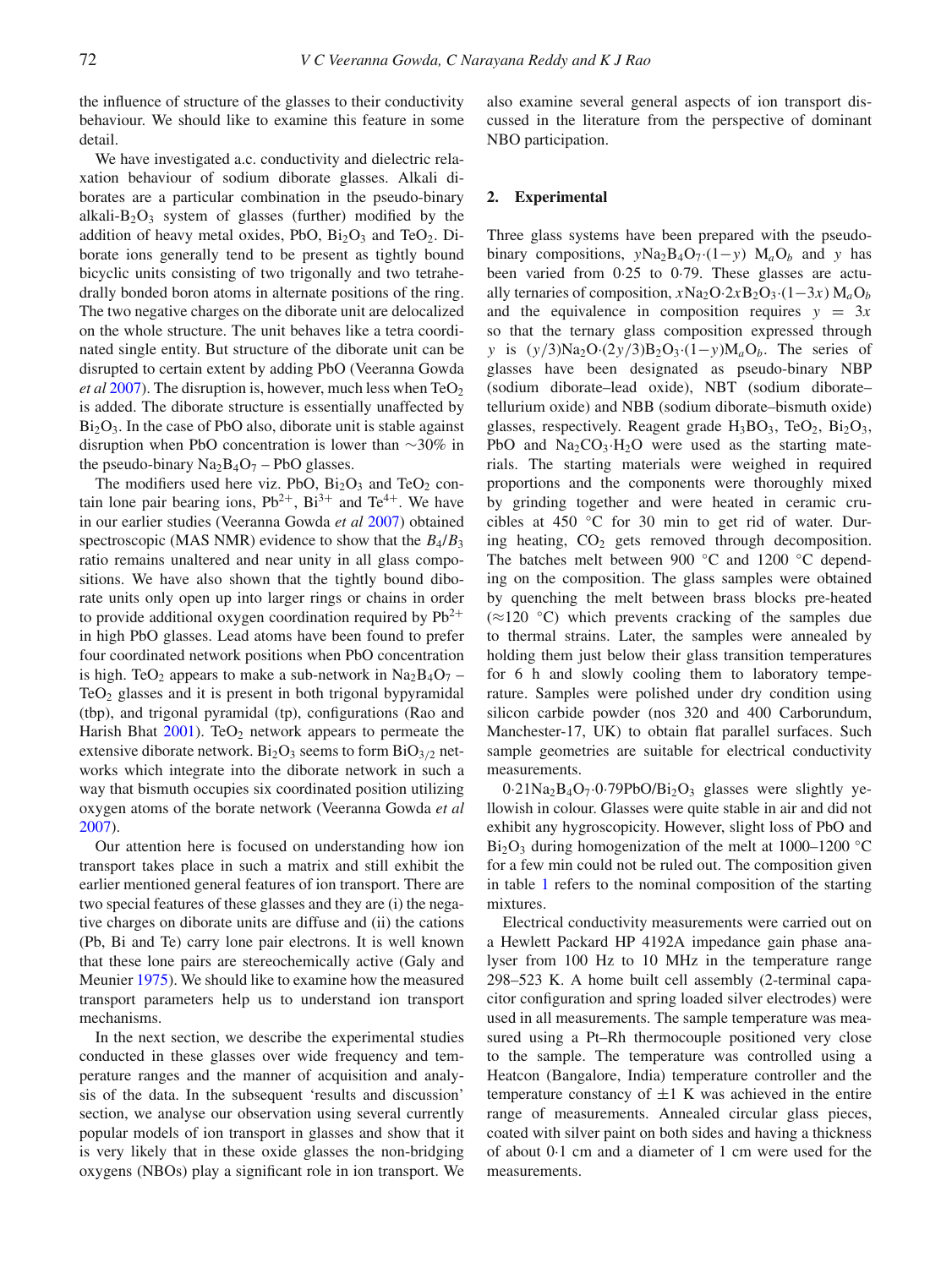|                   |                        |                                | $\sigma_{\text{dc}}$ Scm <sup>-1</sup> |                  |         | $E_{dc}$ | $T_g^*$ |
|-------------------|------------------------|--------------------------------|----------------------------------------|------------------|---------|----------|---------|
| Code              | Composition (mol $%$ ) |                                | $(at 275^{\circ}C)$                    | $\boldsymbol{S}$ | $\beta$ | (eV)     | (K)     |
|                   | $Na2B4O7$              | PbO                            |                                        |                  |         |          |         |
| NBP1              | 75                     | 25                             | $1.55 \times 10^{-7}$                  | 0.65             |         | $1 - 15$ | 618     |
| NBP <sub>2</sub>  | 50                     | 50                             | $1.78 \times 10^{-8}$                  | 0.53             | 0.92    | $1-20$   | 613     |
| NBP3              | 33                     | 67                             |                                        | 0.54             | 0.96    | 1.26     | 597     |
| NBP4              | 21                     | 79                             |                                        |                  |         |          | 577     |
|                   | $Na2B4O7$              | TeO <sub>2</sub>               |                                        |                  |         |          |         |
| NBT <sub>1</sub>  | 75                     | 25                             | $2.63 \times 10^{-6}$                  | 0.49             | 0.92    | 0.91     | 685     |
| NBT <sub>2</sub>  | 50                     | 50                             | $2.06 \times 10^{-7}$                  | 0.52             | 0.78    | 1.06     | 646     |
| NBT3              | 33                     | 67                             | $1.16 \times 10^{-8}$                  | 0.47             | 0.91    | $1-10$   | 616     |
| NBT4              | 21                     | 79                             | $8.31 \times 10^{-10}$                 | 0.53             |         | $1-12$   | 591     |
|                   | $Na2B4O7$              | Bi <sub>2</sub> O <sub>3</sub> |                                        |                  |         |          |         |
| NBB1              | 75                     | 25                             | $6.79 \times 10^{-7}$                  | 0.55             | 0.92    | 0.96     | 665     |
| NB <sub>B2</sub>  | 50                     | 50                             | $3.02 \times 10^{-8}$                  | 0.56             | 0.81    | 0.94     | 650     |
| NB <sub>B</sub> 3 | 33                     | 67                             | $1.83 \times 10^{-9}$                  | 0.57             |         | $1-02$   | 636     |
| NB <sub>B4</sub>  | 21                     | 79                             | $6.52 \times 10^{-9}$                  | 0.73             |         | 0.98     | 612     |

<span id="page-2-0"></span>**Table 1.** The code, composition,  $\sigma_{\text{dc}}$ , *s* and  $\beta$  (at 275 °C) and  $E_{\text{dc}}$ .

<sup>∗</sup>Reported in our earlier studies (Veeranna Gowda *et a[l](#page-14-3)* [2007](#page-14-3))

#### **3. Analysis of data**

The capacitance  $(C_p)$  and conductance  $(G)$  of all the samples were measured from the impedance analyser. These were used to evaluate real and imaginary parts of the complex impedance using standard relations (Macdonal[d](#page-13-22) [1983;](#page-13-22) Sundeep Kumar and Ra[o](#page-14-1) [2004b\)](#page-14-1),

$$
Z^* = Z' + jZ'' = \frac{1}{(G + j\omega C_p)},
$$
\n(1)

$$
Z' = \frac{G}{\left(G^2 + \omega^2 C_p^2\right)},\tag{2}
$$

$$
Z'' = \frac{\omega G_{\rm p}}{\left(G^2 + \omega^2 C_{\rm p}^2\right)}.\tag{3}
$$

The d.c. conductances were determined from the semicircular complex impedance  $(Z'$  vs  $Z'')$  plots by taking the value of intersection of the low frequency end of the semicircle on *Z'* axis. The conductivity  $(σ)$  for each sample was calculated using the expression

$$
\sigma = G\left(\frac{d}{A}\right),\tag{4}
$$

where *d* and *A* are the thickness and area of the sample, respectively.

The real  $(\varepsilon')$  and imaginary  $(\varepsilon'')$  parts of the complex dielectric constant were calculated using the relations,

$$
\varepsilon' = \frac{C_{\rm p}d}{A\varepsilon_0},\tag{5}
$$

$$
\varepsilon'' = \frac{\sigma}{\varepsilon_0 \omega},\tag{6}
$$

where  $\varepsilon_0$  is the permittivity of the free space which has a value of  $8.854 \times 10^{-14}$  F cm<sup>-1</sup>.

The data were also analysed using the electrical modulus formalism (Macedo *et a[l](#page-13-23)* [1972](#page-13-23)). The real (*M* ) and imaginary  $(M'')$  parts of the complex electrical modulus  $(M^* = 1/\varepsilon^*)$  were obtained from  $\varepsilon'$  and  $\varepsilon''$  values using the relations,

$$
M' = \frac{\varepsilon'}{\left(\varepsilon'^2 + \varepsilon''^2\right)},\tag{7}
$$

$$
M'' = \frac{\varepsilon''}{\left(\varepsilon'^2 + \varepsilon''^2\right)}.\tag{8}
$$

### **4. Results and discussion**

The compositions of the glasses investigated and their codes are presented in table [1.](#page-2-0) In the binaries, concentrations of lead, tellurium and bismuth have been systematically increased from 25 to 79%. It is interesting to note at the outset that up to 80 mole% lone pair metal oxides (LPM) can be stuffed into sodium diborate without losing glass forming ability.

#### 4.1 *D.C. conductivity*

Cole–Cole plots at four different temperatures for the  $TeO<sub>2</sub>$ containing NBT1 glass is presented in figure [1.](#page-3-0) This is typical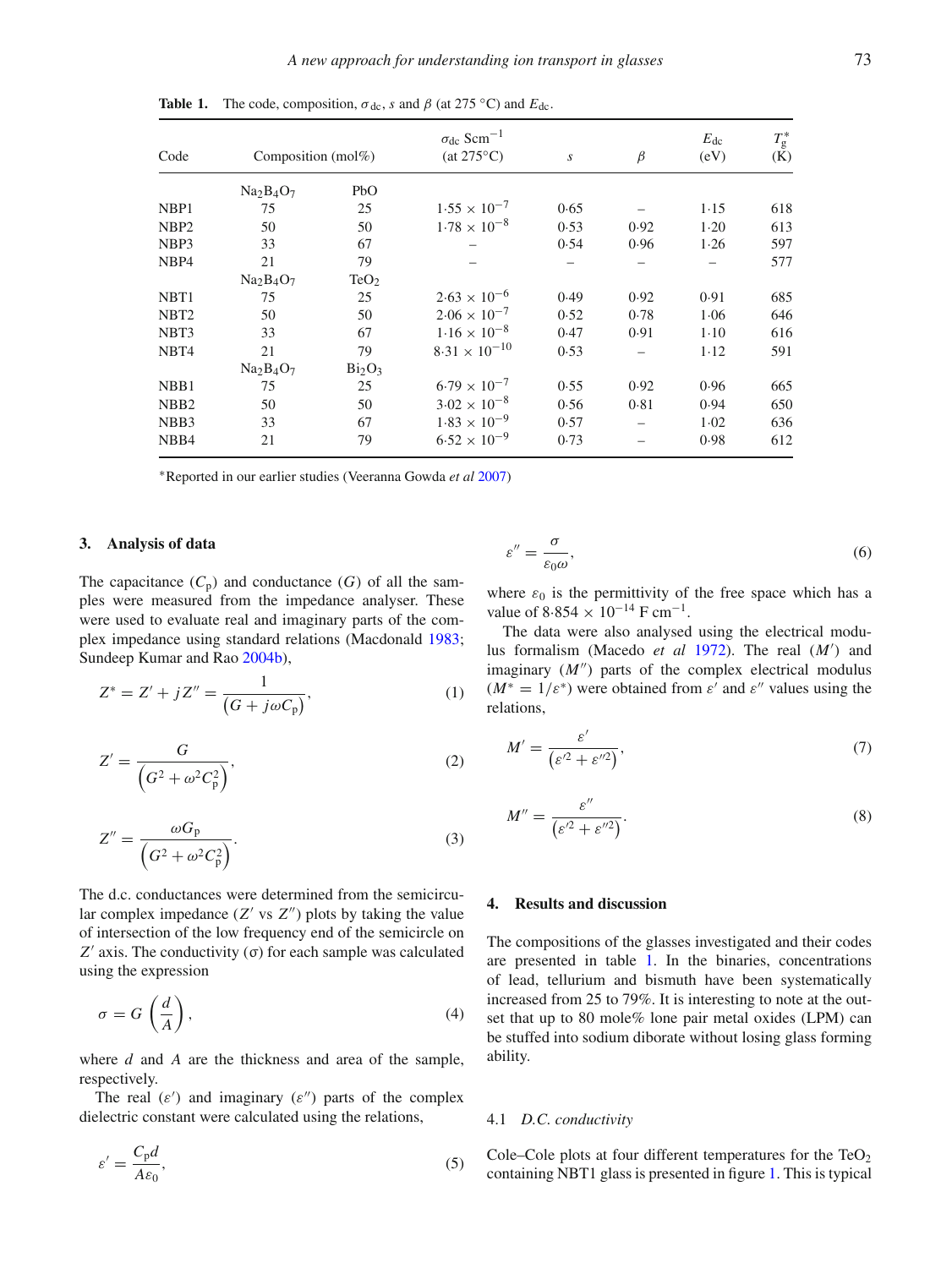<span id="page-3-0"></span>

**Figure 1.** Cole–Cole plot for NBT1 glass at different temperatures.

of all the glasses investigated here. The semi-circles of the impedance plot, Z" vs Z', measured over a frequency range 100 Hz to 10 MHz yield points of intersection on the real axis (corresponding to 0 or  $\infty$  frequency values of impedance). Along with the geometry of the samples, it enables evaluation of resistivities. D.C. conductivities have been calculated using the resistivity values from the intersection point at  $\omega = 0$ . In figures [2](#page-3-1) (a), (b) and (c), Arrhenius plots of the measured conductivities are shown for all the three systems and the activation barriers calculated from the slopes are given in table [1.](#page-2-0) The variation of the conductivity as a function of concentration of LPM oxide is shown in figures [3a](#page-4-0) and b, the variation is nearly linear at any given temperature for NBP and NBT glasses. Only in the case of NBB glasses, the conductivity begins to increase above 70 mol% of  $Bi<sub>2</sub>O<sub>3</sub>$ (figure [3c](#page-4-0)). The entire d.c. conductivity behaviour appears to be consistent with a structural model of these glasses proposed by us earlier (Muthupari *et a[l](#page-13-24)* [1996](#page-13-24)). As pointed out earlier the principal feature of this model is that the glass structure is made up of tightly bound diborate units. The conductivity is, therefore, determined by influence of the

<span id="page-3-1"></span>

**Figure 2.** Variation of  $\log(\sigma_{dc})$  vs  $1000/T$  for (**a**) NBP, (**b**) NBT and (**c**) NBB glasses.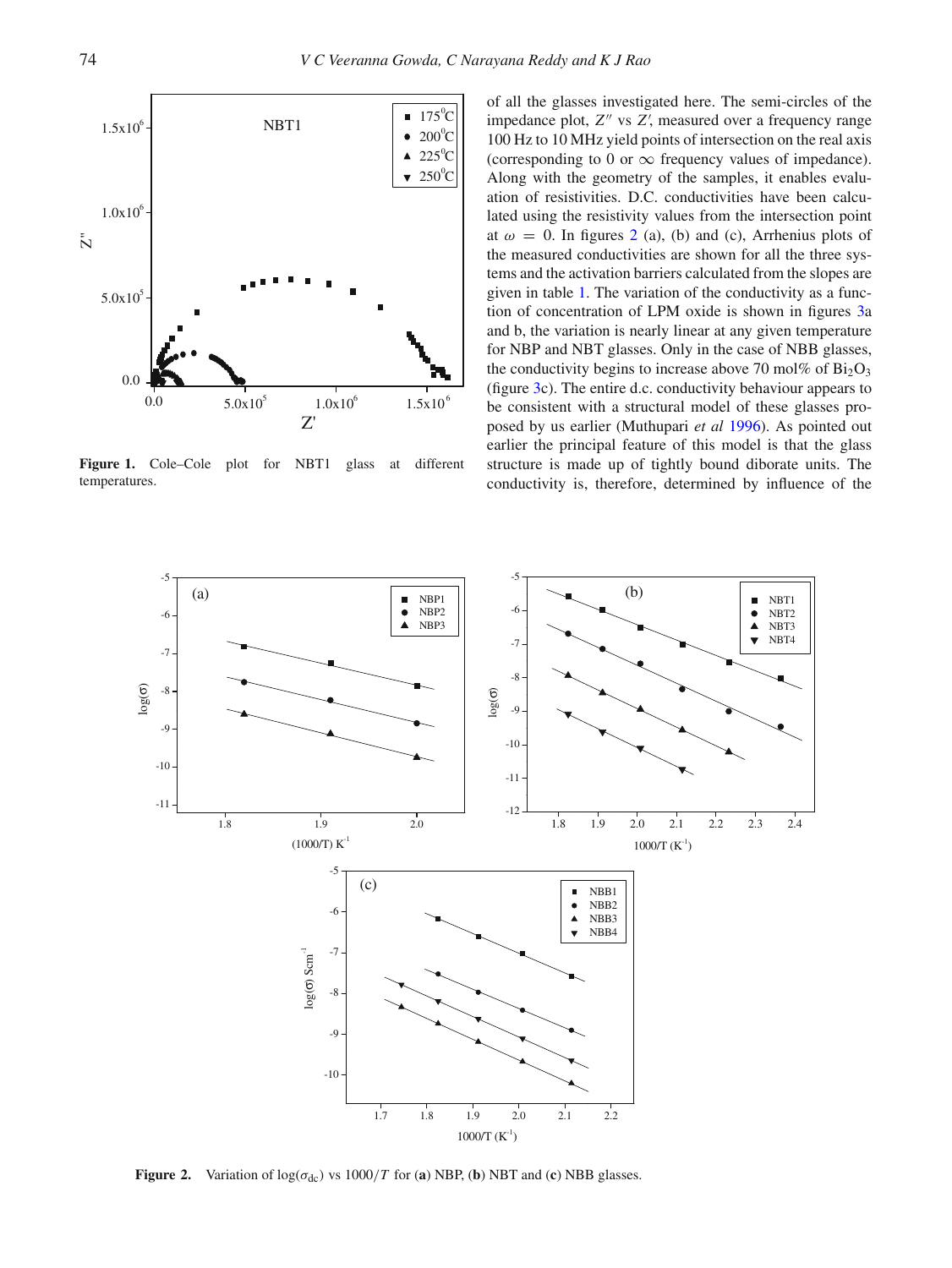size of diborate ion as long as the structural integrity of the diborate units is preserved. Diborate units are large ions with diffuse negative charge and with four covalent bonding (to other entities) points as shown below (Veeranna Gowda *et a[l](#page-14-3)* [2007](#page-14-3)).



When other oxides are added to a pure diborate glass and if they do not interfere with the basic diborate glass structure, the structure gets expanded resulting in larger voids. This leads to lowering of activation barriers and enhancement of conductivities. But added lead oxide disturbs diborate glass structure. It breaks open the tight diborate unit and in the process leads to denser packing of the components of the glass structure. Pb atoms themselves have a tendency to form four coordinated  $[PbO_{2/2}O_2]^{2-}$ . These  $[PbO_{2/2}O_2]^{2-}$ units are covalently bonded and integrated into the structure. The resulting dense packing along with the presence of stereochemically active (SCA) lone pair reduces the mobility of charge carriers. Lone pairs produce an electrical drag on positively charged mobile cations like  $Na<sup>+</sup>$ . Therefore, addition of PbO has two effects both of which increase in the same direction with its concentration in diborate glass and both tend to reduce conductivity. This is consistent with  $\sigma_{dc}$ variation with PbO concentration as shown in figure [3a](#page-4-0).

Similar but not identical situation occurs with  $TeO<sub>2</sub>$  addition to NBT glasses. TeO<sub>2</sub> forms connected tbp units (see below) permeating diborate network in the glass.

<span id="page-4-0"></span>

**Figure 3.** Variation of  $\log(\sigma)$  vs  $\text{Na}_2\text{Ba}_2\text{O}_7$  mol% for (**a**) NBP, (**b**) NBT and (**c**) NBB glasses.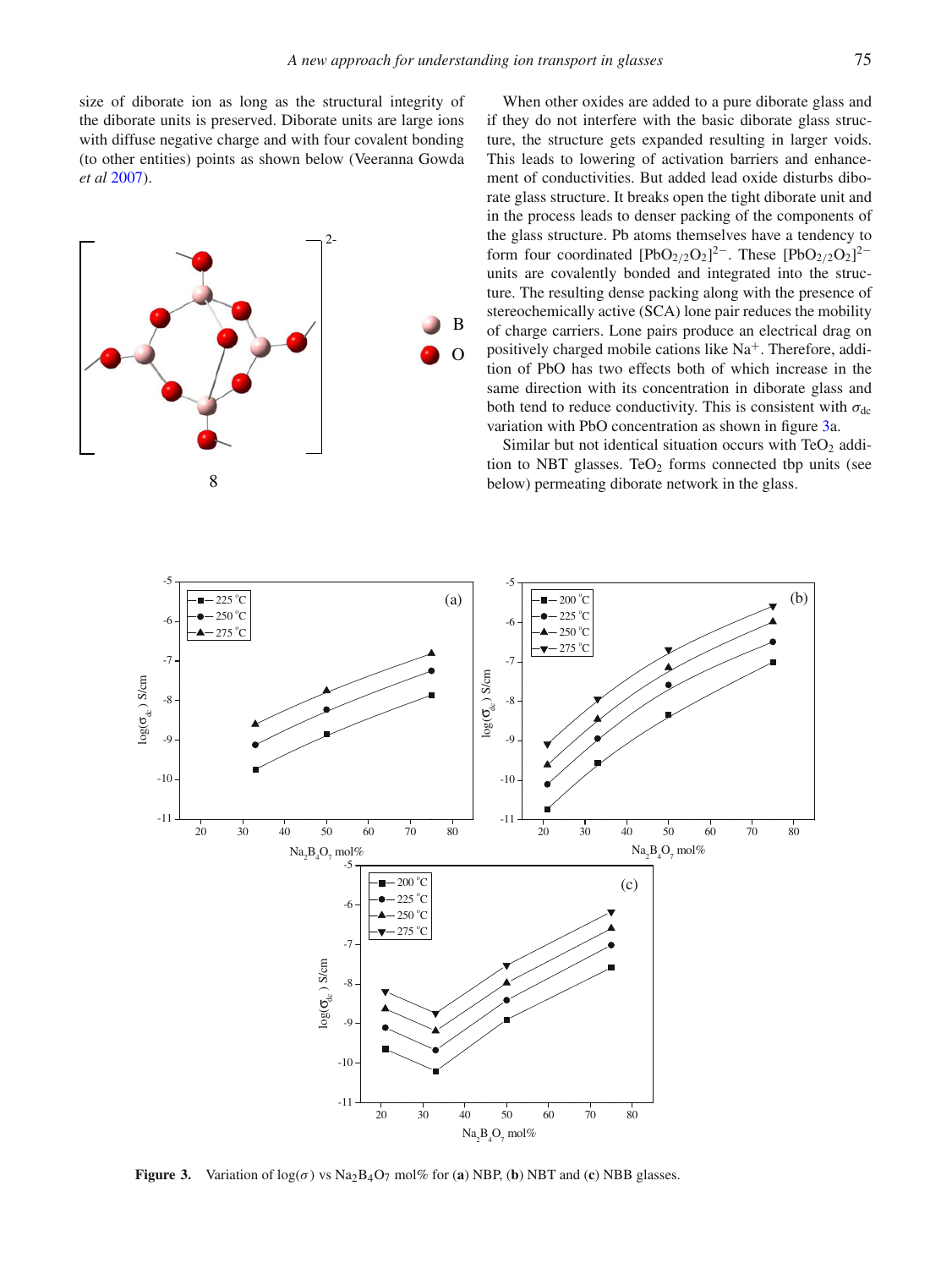

As the concentration of TeO<sub>2</sub> increases the molar volume of glass decreases as a function of  $TeO<sub>2</sub>$  concentration for reasons of better space filling compared to pure diborate glass structure. There is good spectroscopic evidence (Veeranna Gowda *et a[l](#page-14-3)*  $2007$ ) to believe that TeO<sub>2</sub> interacts very little with diborate network. The lone pair on tellurium has the same dragging (mobility hindering) effect on alkali ions. Therefore, the conductivity behaviour observed in NBT glasses in figure [3b](#page-4-0) is quite as expected. In NBB glasses with  $Bi<sub>2</sub>O<sub>3</sub>$  concentration of >70 mol%, the conductivity varies anomalously. This is likely to be due to slightly enhanced mobilities associated with bond switching efficiency and will be discussed later.

# 4.2 *Alkali ion transport models*

The present understanding of the mechanism of d.c. conduction suffers from serious conceptual deficiencies (Rao *et a[l](#page-13-25)* [1993](#page-13-25)). The earliest modeling of conductivity was by Anderson and Stuart (A–S). This is essentially a strong electrolyte model (Anderson and Stuar[t](#page-13-26) [1954](#page-13-26)). It considers the alkali oxide to have reacted completely with the network former creating non-bridging oxygens and free alkali ions. The model treats all alkali ions as effective charge carriers. The motion of alkali ions occurs in a medium of randomly distributed but positionally fixed non-bridging oxygens (NBOs) of same concentration as alkali ions. Alkali ions reside close to NBOs. The migration of alkali ion requires two equivalent positions near two distinct NBOs. As the alkali ion moves from one to the other equivalent position, it overcomes a coulombic barrier and also a mechanical barrier since it has to move through a 'bottle neck' created by oxygens. The bottle neck position generally (but not necessarily) consists of three oxygen atoms touching each other. Thus A–S theory considers that activation barrier,  $E_a = E_c + E_s$  (where  $E_c$  is the columbic barrier and  $E<sub>s</sub>$  the strain energy barrier which arises from the mechanical hindrance). Ravine and Souque[t](#page-13-27) [\(1977](#page-13-27)) did not consider

all alkali ions as candidates for conduction. They considered alkali oxides as partially ionized like Na<sub>2</sub>O  $\rightleftharpoons$  Na<sup>+</sup> + NaO<sup>-</sup> providing an equilibrium concentration of  $Na<sup>+</sup>$  ions which are considered as mobile. The generation of these ions requires an energy expenditure equal to  $\Delta H/2$ , where  $\Delta H$  is the enthalpy of the above reaction.  $Na<sup>+</sup>$ , however, would require to overcome the mechanical barrier, *E*<sup>m</sup> (same as *E*<sup>s</sup> of A–S model). Therefore, in the weak electrolyte theory of  $R-S, E_a = \Delta H/2 + E_m.$ 

Thus in the analysis of the conductivities,  $E_a$  has been generally treated as constituted of two components in these theories. This feature was emphasized in a later analysis by Martin and Angell (see their barrier cartoon in the reference Martin and Angell [1986](#page-13-28)). However, in the analysis of Martin and Angell, there appears to be a conceptual leaning towards R–S approach, because, the columbic and mechanical barriers are not merged and the process of activation appears to involve a metastable state for it to build up a finite concentration of candidate ions which later undergo migration. But none of the reported experiments reveals the presence of two or two-stage barrier. All conductivity measurements reported so far reveal the presence of only a single characteristic migration barrier. This single barrier feature is observed even in mixed alkali glasses (Harish Bhat *et a[l](#page-13-29)* [2004a](#page-13-29)[,b\)](#page-13-30).

The statistics of conductivity data available on activation barriers is interesting. We have collected in figures [4](#page-6-0) a, b, c and d, measured activation barriers in four different categories of glasses, phosphates, borates, silicates and other oxide glass systems particularly those containing PbO, TeO<sub>2</sub> and  $Bi<sub>2</sub>O<sub>3</sub>$  (and their combinations) (Mazurin and Borisovskii [1957](#page-13-31); Isard [1959](#page-13-32); Charles [1966](#page-13-33); Terai [1969;](#page-14-4) Hakim and Uhlmann [1971;](#page-13-34) Bartholomew [1973;](#page-13-35) Ravaine *et al* [1975;](#page-13-36) Han *et al* [1979](#page-13-37); Hunter and Ingram [1984;](#page-13-38) Ravine [1985;](#page-13-39) Martin and Angell [1986](#page-13-28); De Marchi *et al* [1988;](#page-13-40) Gandhi *et al* [1989](#page-13-41); Chen *et al* [1992;](#page-13-42) Chryssikos *et al* [1998;](#page-13-43) Souquet *et al* [1998;](#page-13-44) Pan and Ghosh [1999a,](#page-13-45) [b;](#page-13-46) Altaf *et al* [2001;](#page-13-47) Gao and Cramer [2005;](#page-13-48) Veeranna Gowda and Anavekar [2005;](#page-14-5) Murugaraj [2007;](#page-13-49) Al-Assiri *et al* [2008\)](#page-13-50). The *x*-axis has been chosen to represent the mole fraction of the so called network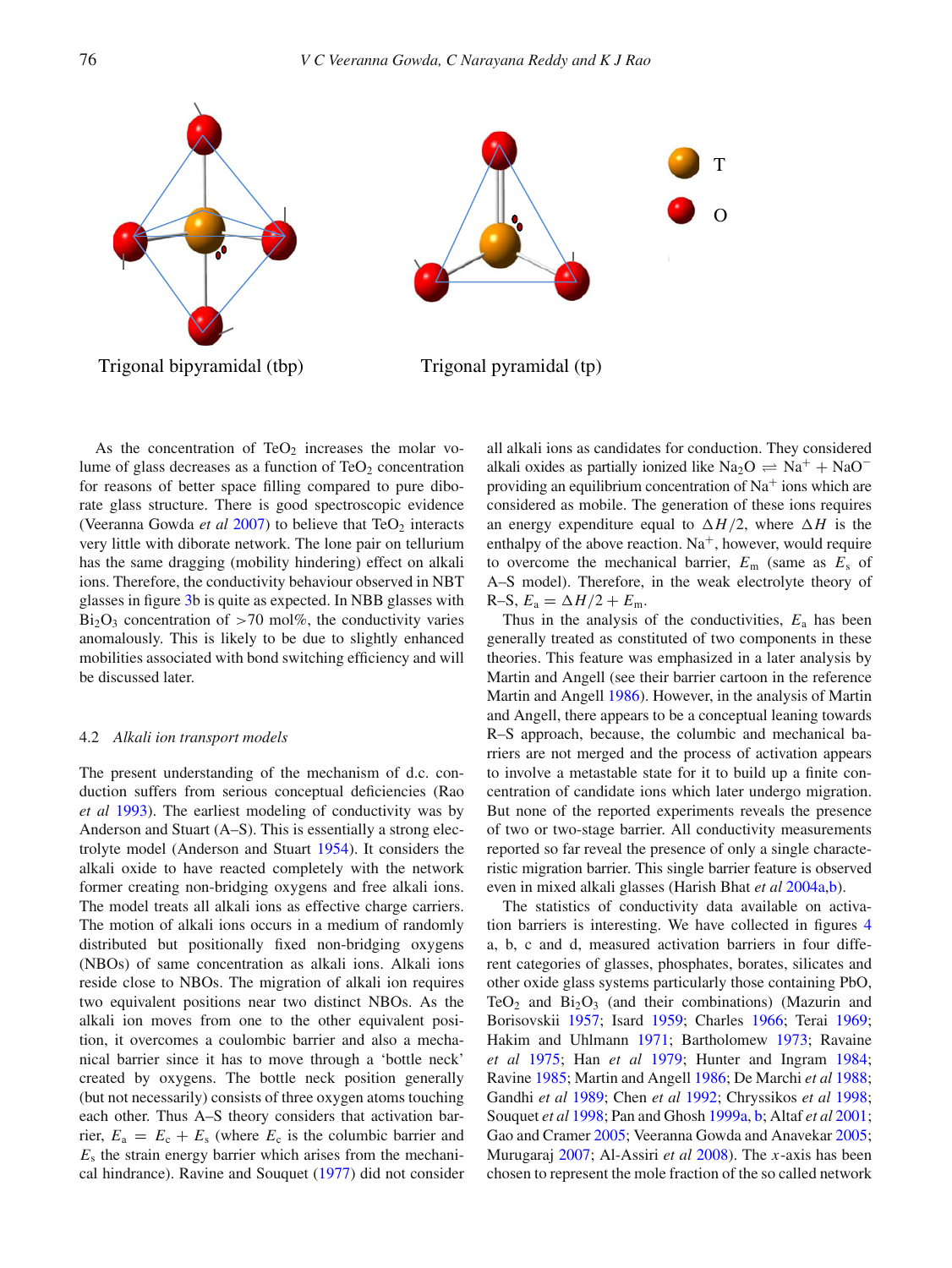<span id="page-6-0"></span>

**Figure 4.** Variation of activation energy (*E*dc) vs (**a**) P2O5 (Bartholome[w](#page-13-35) [1973](#page-13-35); Martin and Angel[l](#page-13-28) [1986](#page-13-28); Chen *et a[l](#page-13-42)* [1992](#page-13-42); Altaf *et a[l](#page-13-47)* [2001\)](#page-13-47), (**b**) B2O3 mol% (Han *et a[l](#page-13-37)* [1979](#page-13-37); Hunter and Ingra[m](#page-13-38) [1984](#page-13-38); Ravin[e](#page-13-39) [1985;](#page-13-39) Gandhi *et a[l](#page-13-41)* [1989](#page-13-41); Chryssikos *et a[l](#page-13-43)* [1998](#page-13-43); Gao and Crame[r](#page-13-48) [2005;](#page-13-48) Veeranna Gowda and Anaveka[r](#page-14-5) [2005](#page-14-5); Murugara[j](#page-13-49) [2007](#page-13-49); Al-Assiri *et a[l](#page-13-50)* [2008\)](#page-13-50), (**c**) SiO2 (Mazurin and Borisovski[i](#page-13-31) [1957;](#page-13-31) Isar[d](#page-13-32) [1959](#page-13-32); Charle[s](#page-13-33) [1966](#page-13-33); Tera[i](#page-14-4) [1969](#page-14-4); Hakim and Uhlman[n](#page-13-34) [1971;](#page-13-34) Ravaine *et a[l](#page-13-36)* [1975;](#page-13-36) De Marchi *et a[l](#page-13-40)* [1988;](#page-13-40) Souquet *et a[l](#page-13-44)* [1998](#page-13-44)) and (**d**) Bi2O3/TeO2 mol% (Pan and Ghos[h](#page-13-45) [1999a](#page-13-45)[,b](#page-13-46); Murugara[j](#page-13-49) [2007](#page-13-49)).

former  $(P_2O_5, B_2O_3, SiO_2 \text{ or } TeO_2)$  in glasses. The figures reveal bewildering spread of activation barriers revealing no significant trend attributable to the size of the alkali ion or any other physical property of the cations. Activation barrier histograms (number of systems having barriers between  $(E_a + \Delta E_a)$ , not shown as a figure) suggest that the spread of activation barriers do decrease but not enough to suggest operation of any unique transport mechanism.

D.C. activation barriers observed in presently investigated glasses are among the higher values of barriers observed in diborate glasses. These activation barriers are plotted as a function of sodium diborate concentration in figure [5.](#page-6-1) Upon reasonable extrapolation, the observed values appear close to the observed experimental *E*<sup>a</sup> value for pure sodium diborate glass (Muthupari *et a[l](#page-13-24)* [1996\)](#page-13-24) inspite of the differences in the structural effects brought about by PbO,  $TeO<sub>2</sub>$  and Bi2O3. As noted earlier, the pseudo-binary (1−*y*)(Na2B4O7) and  $y(M_aO_b)$  glass structure is primarily based on exten-



<span id="page-6-1"></span>**Figure 5.** Variation of activation energy  $(E_{dc})$  vs  $\text{Na}_2\text{B}_4\text{O}_7$  mol%.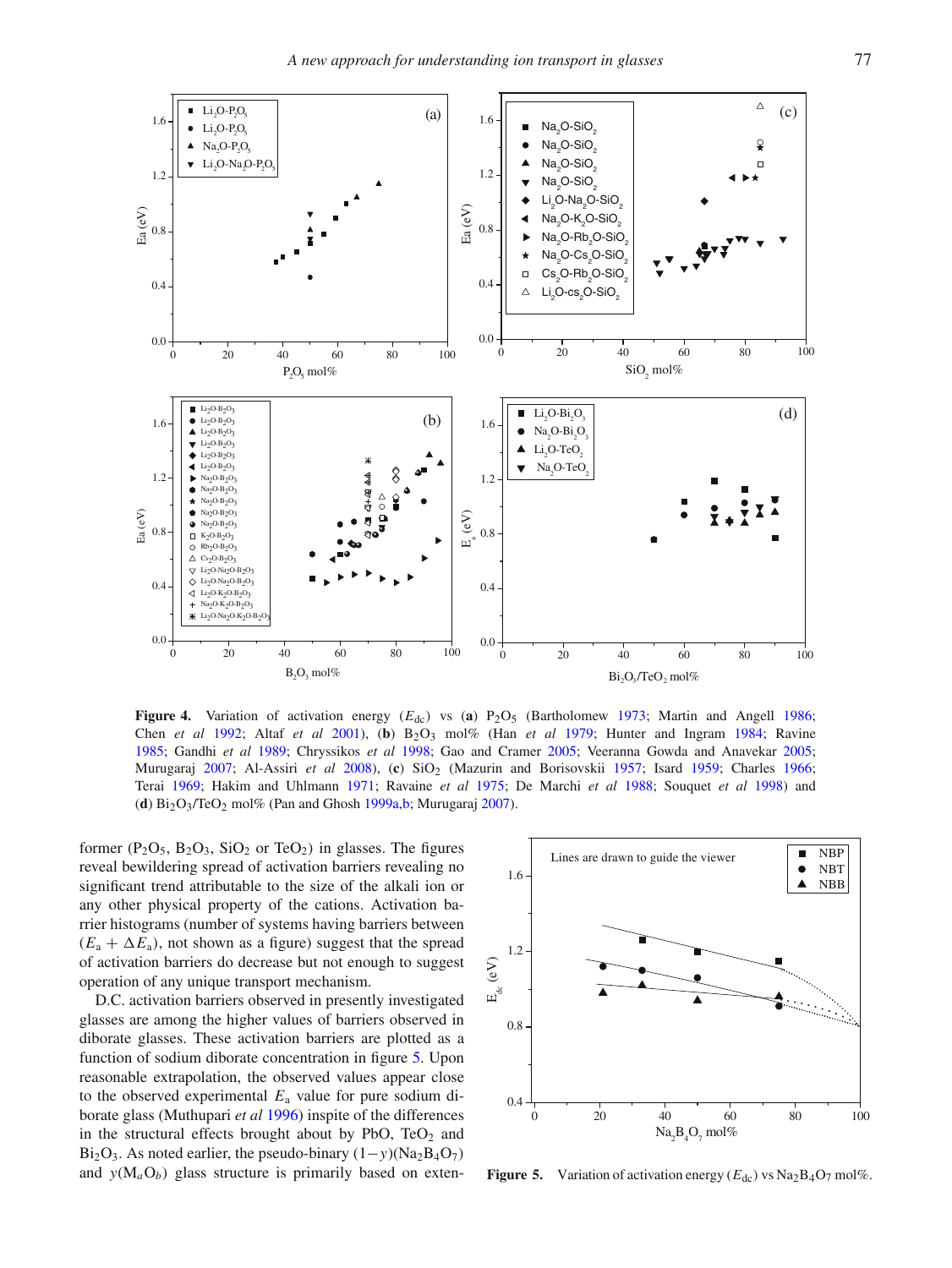sive three dimensional network of diborate  $[B_4O_7]^{2-}$  units. In such a structure one would expect sodium ion migration by hopping to be significantly affected by the second network forming element arising from PbO, TeO<sub>2</sub> or Bi<sub>2</sub>O<sub>3</sub>. But it is amazing that the activation barriers are in such a narrow range and within the experimental limits may be considered as  $\approx$ 1 eV. There was also no indication of a two-stage (separable experimentally) barrier as implied in ion transport models. Nevertheless, we wish to add that in any such two barrier situations, if one of the barriers is dominant, the second is only a minor barrier and the latter may not be seen in conductivity experiments.

#### 4.3 *Transport via NBO–BO switching mechanism*

We have proposed in earlier publications (Harish Bhat *et al* [2004a](#page-13-29)[,b;](#page-13-30) Rao and Sundeep Kumar [2003;](#page-13-51) Sundeep Kumar and Rao [2004a](#page-14-0)[,b;](#page-14-1) Sundeep Kumar *et al* [2004\)](#page-14-6) that in modified oxide glasses, ion transport is likely to be initiated by NBO– BO switching. NBO–BO switching can itself occur either through a transient over coordination of the network forming element, or through the exploitation of polycoordination capability of the network forming atom (scheme [1\)](#page-7-0). In silicates, for example, NBO–BO switching can be systematically represented as

<span id="page-7-0"></span>

**Scheme 1.**  $\text{Si}_3 - \text{Si}_4 - \text{Si}_4 \rightarrow \text{Si}_4 - \text{Si}_5 - \text{Si}_4 - \text{Si}_4 \rightarrow \text{Si}_4 - \text{Si}_4 - \text{Si}_3 - \text{Si}_4.$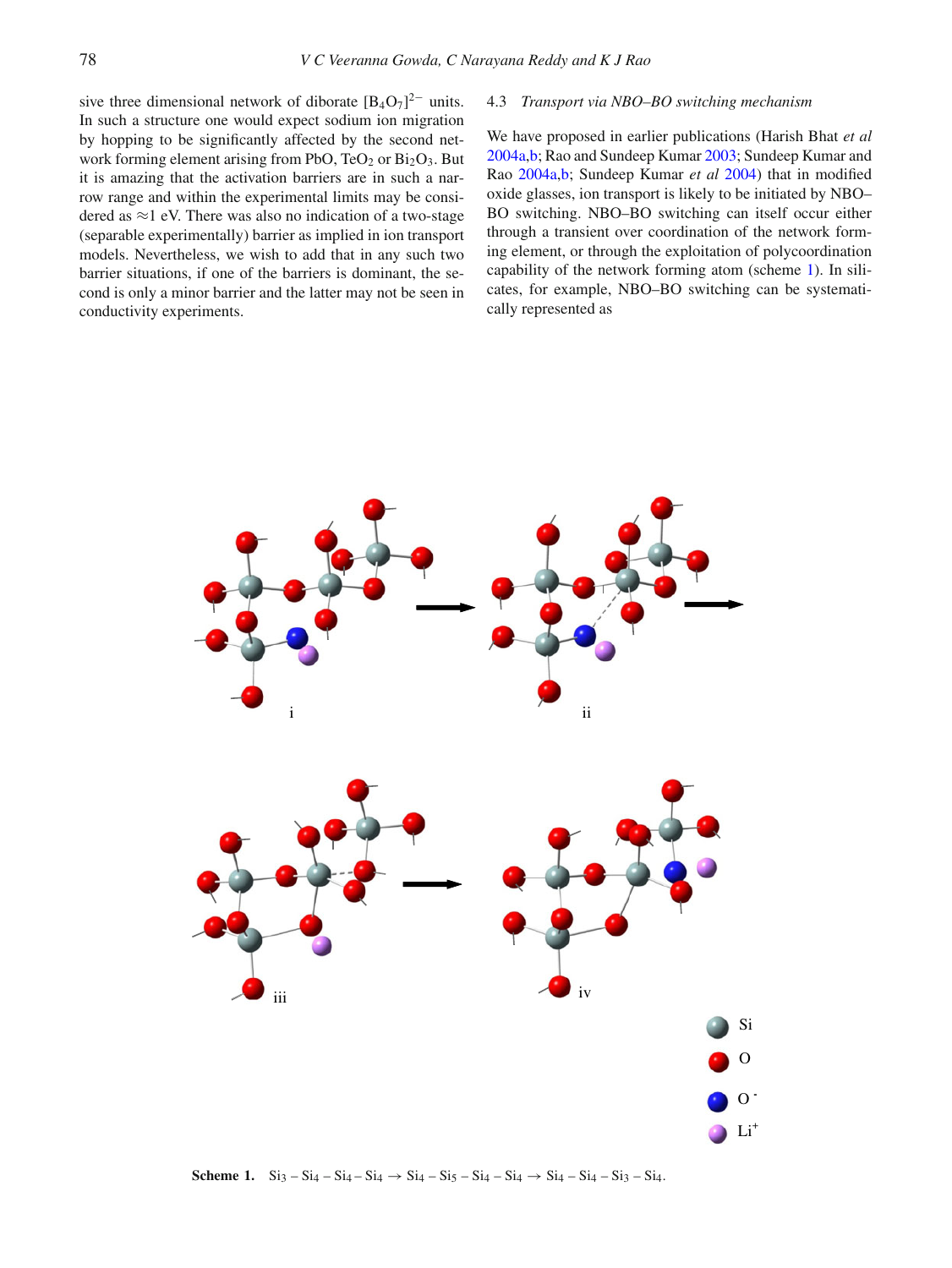In the case of borate glasses,

<span id="page-8-0"></span>

**Scheme 2.**  $B_3 - B_4 - B_3 - B_3 \rightarrow B_3 - B_3 - B_4 - B_3$ .

In borate glasses it can occur by simple shifting of the charge through bond reorganization at the network forming centre as shown in scheme [2](#page-8-0) above. In phosphate glasses, the NBO–BO switching may follow the same mechanism as in silicate glasses. The net energy change required to create these transient states constitutes the actual (measured) activation barriers. The process is NBO–BO switching and it involves only moving of the negative charge and not the oxide ion. There is no associated mass transport. NBO–BO bond switching has an interesting and vital consequence. It destabilizes the alkali ion in its position because it was situated close to a NBO which has migrated in the process of BO–NBO switching (The position where alkali ions are situated in glass is in reality a 'pseudo equilibrium' position and does not necessarily represent the lowest energy position). Therefore, cation now moves to new position where it is again situated close to an NBO. This is the mass transport event. This step, we assume, involves overcoming a lower energy barrier and also dependent on the anion matrix. Therefore, in glasses it is the NBO switching step which is large and determines the activation energy. This is the reason why it is essentially constant for glasses of a particular class (phosphates, borates etc) and virtually independent of the cation.

The magnitude of the electrical conductivities in the present system of glasses also become primarily a function of diborate concentration, which determines the concentration of mobile ions. Since  $T_g$ 's of these glasses are also simi-lar (table [1\)](#page-2-0), the observed conductivities at 275 °C given in table [1](#page-2-0) are very similar for all the glasses when the concentration of  $Na<sub>2</sub>B<sub>4</sub>O<sub>7</sub>$  is the same (conductivities are to be strictly compared at temperatures scaled with reference to  $T_g$ ).

In figure [3,](#page-4-0) however, we notice a change in the trends of conductivity close to 70 mol% of  $Bi<sub>2</sub>O<sub>3</sub>$  in NBB glasses. This change of trend at high  $Bi<sub>2</sub>O<sub>3</sub>$  concentration is also

<span id="page-8-1"></span>

**Scheme 3.** Opening of tight diborate unit into a linear chain without any change in its chemistry.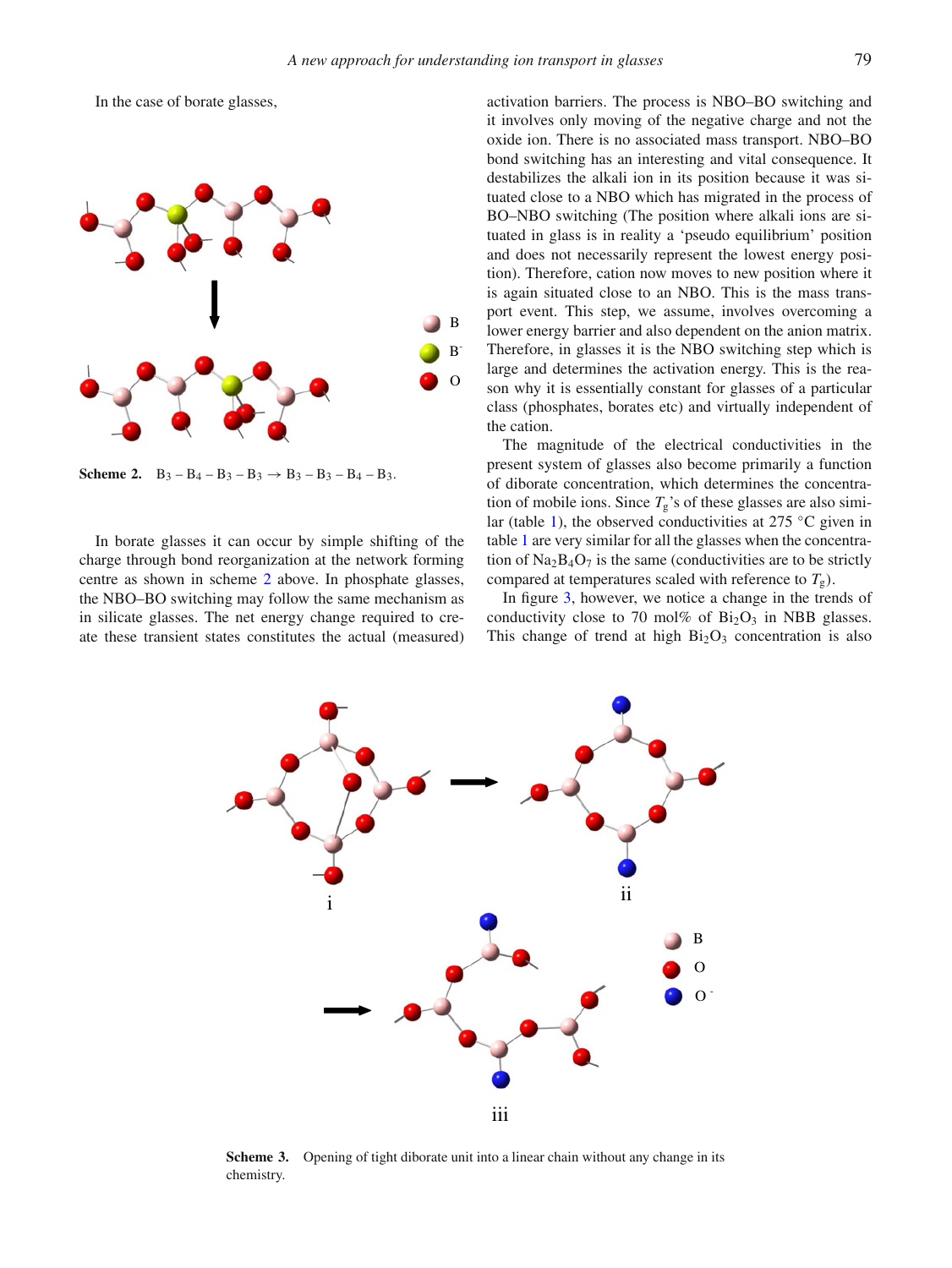consistent with the structural model.  $[BiO_{3/2}]$  network integrates and permeates through diborate matrix according to the model and each bismuth atom tries to make coordination to three more oxygens as its wont from  $[B_4O_7]^{2-}$  units. Since each  $[B_4O_7]^2$  unit possesses only seven oxygens, it can provide seven non-bonded coordinations. When there is 30 mol% Na<sub>2</sub>B<sub>4</sub>O<sub>7</sub> in the glass, there will be  $0.3 \times 7$  moles of oxygen coordinations which are available and this is just enough for 0.7 moles of bismuth atoms which require  $0.7 \times$ 3 moles of oxygen coordinations. Thus a coordination saturation is reached at this composition. Theoretically all bismuth atoms have three non-bonded coordinations to oxygen atoms of  $[B_4O_7]^2$  groups. Beyond this limit, bismuth will have to be content with lower coordinations to oxygen. This can cause formation of larger structural voids and it affects in a positive way migration of  $Na<sup>+</sup>$  ions to new positions (This is the second stage in the model proposed). The reversal of compositional dependence of conductivity as observed in figure [3](#page-4-0) is thus well understood. It is also possible as noted elsewhere (Veeranna Gowda *et a[l](#page-14-3)* [2007](#page-14-3)) diborate units open up creating isolated B<sub>4</sub> units which revert to B<sub>2</sub> or  $[BO_{2/2}O]$ <sup>-</sup> units (see scheme [3\)](#page-8-1) and in that case BO–NBO switching occurs with greater facility (it is, however, not evident if a small decrease of activation barrier results as a consequence).

# 4.4 *A.C. conductivity*

Frequency dependent conductivities are shown in figure [6](#page-9-0) as log σ vs log *f* plots for several temperatures up to 250◦C. Variations are very typical of glasses and at all temperatures we have found frequency independent plateau which extends to higher and higher frequencies at higher and higher temperatures. The variations follow Almond-West behaviour (Almond *et a[l](#page-13-52)* [1982,](#page-13-52) [1983,](#page-13-53) [1984\)](#page-13-54),

$$
\sigma(\omega) = \sigma_0 + A\omega^s,\tag{9}
$$

where  $s$  is the exponent which generally is such that  $0 <$  $s \leq 1$ . The fits to the equation are shown as thin lines in figure [6b](#page-9-0). The dispersion is remarkably small (goodness of fit).

In a similar analysis of a.c. conductivities of sodium ion containing (NASICON type) phosphate glasses (Sobha and Ra[o](#page-13-55) [1995\)](#page-13-55), we observed better fits using expressions of the type

$$
\sigma(\omega) = \sigma_0 + A\omega^{s_1} + B\omega^{s_2}.
$$
 (10)

We have examined the quality of fits obtained with such threeterm equation and with two sets of *s* values: (i)  $s_1 = 0.5$ ,  $s_2$  $= 1.0$  and (ii) with both  $s_1$  and  $s_2$  set as freely floated parameters. As examples, we have shown such fits in figures [7](#page-10-0) (b) and (c). We note using the first choice of  $s_1 = 0.5$ ,  $s_2 = 1.0$ , the fit is only marginally improved and the contribution of the 2nd term is rather small (see inset legends in figure [7\)](#page-10-0). In the case of freely floated  $s_1$  and  $s_2$ ,  $s_1$  turns out to be very close

<span id="page-9-0"></span>

**Figure 6.** (a) Variation of  $\log(\sigma)$  vs  $\log(f)$  for NBT1 glass at different temperatures and (**b**) typical a.c. conductivity plots fitted to power law equation for NBT1 glass.

to the *s* value obtained from the two term equation. Here also the third term of three term power law is significantly smaller than the second term. The notable features of the power law analysis are therefore (i) the two-term power law seems to be quite adequate in fitting the a.c. conductivity and (ii) values of *s* (see figure [8\)](#page-11-0) for all the glasses shown at all temperatures seem to fall in a narrow range and are remarkably constant. The exponent characterizing the frequency dependence of conductivity is essentially independent of both composition and temperature.

We note here that traditional models based on cation hopping among equivalent sites should have given rise to composition and temperature dependent *s* values, because the concentration and distribution of equivalent sites would be affected by the composition (presence of Pb, Te or Bi) and the hopping parameters would be affected by temperature and in turn affected the exponents. But in the approach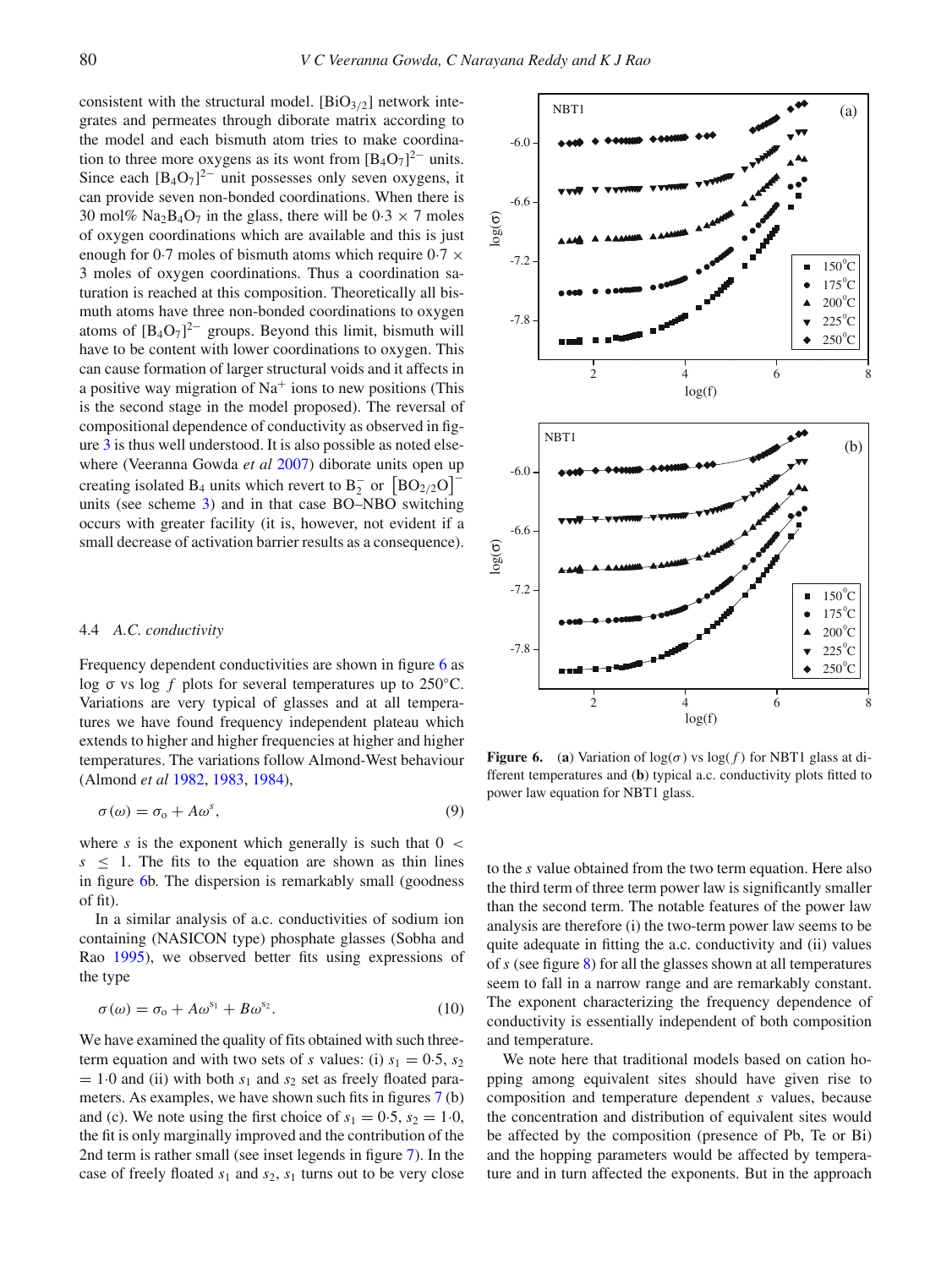<span id="page-10-0"></span>

**Figure 7.** (**a**) Single power law fit, (**b**) double power law fit with variable exponents and (**c**) double power law fit with fixed exponents.

proposed here the charge transfer is controlled by NBO–BO switching of the borate network only. The other aspects of the structure viz. presence of lead, tellurium and bismuth may only secondarily affect the NBO–BO switching.

Therefore, we would not expect the frequency dependence of this process to be much affected by either composition or temperature. The observation of an essentially constant value of '*s*' is thus readily justified. This is also consistent with the observed collapse in reduced  $log(σ/σ<sub>o</sub>)$  vs  $log(f/f<sub>o</sub>)$  plots.

The above observations are strengthened by the analysis of the a.c. conductivity using moduli representation. The variation of moduli is shown as  $M''$  vs log f in figure [9.](#page-11-1) Magnitudes of *M* max are rather similar in each class of glasses (NBP/NBT/NBB). In reduced plot of  $M''/M''_{\text{max}}$  vs  $log(f/f<sub>o</sub>)$ , collapse of the plots is extraordinary in the sense that collapse occurs even up to very high frequencies (see figure [10\)](#page-11-2). The calculated value of  $\beta$  from the graph of FWHM vs  $β$  values for all the glasses are shown in figure [11.](#page-11-3) Here again the constancy of  $\beta$  and its independence on composition and temperature points towards the existence of a common transport mechanism. As earlier we attribute this feature to NBO–BO switching mechanism which is the primary process in charge transport.

# 4.5 *Further aspects of NBO–BO switching for ion transport in glasses*

It is a long held view that ionic conductivity in glasses is through the transport of ions with low electrical charge through the action of jumping between equivalent positions in a manner very similar to the process that occurs in crystalline solids like alkali halides. In crystals presence of well defined defects like vacancies and interstitials exist and jumping of alkali ions is easily visualized. In glasses presence of a vacancy as charge and mass singularity is generally (and perhaps unjustifiably) not well accepted. Even then it is assumed particularly in oxide glasses that the charge transporting cations are positioned closest to NBOs and they jump to similar positions; neighbourhood of another NBO which is assumed to be an equivalent position. In the process it is supposed to move through the crowded environment by mecha-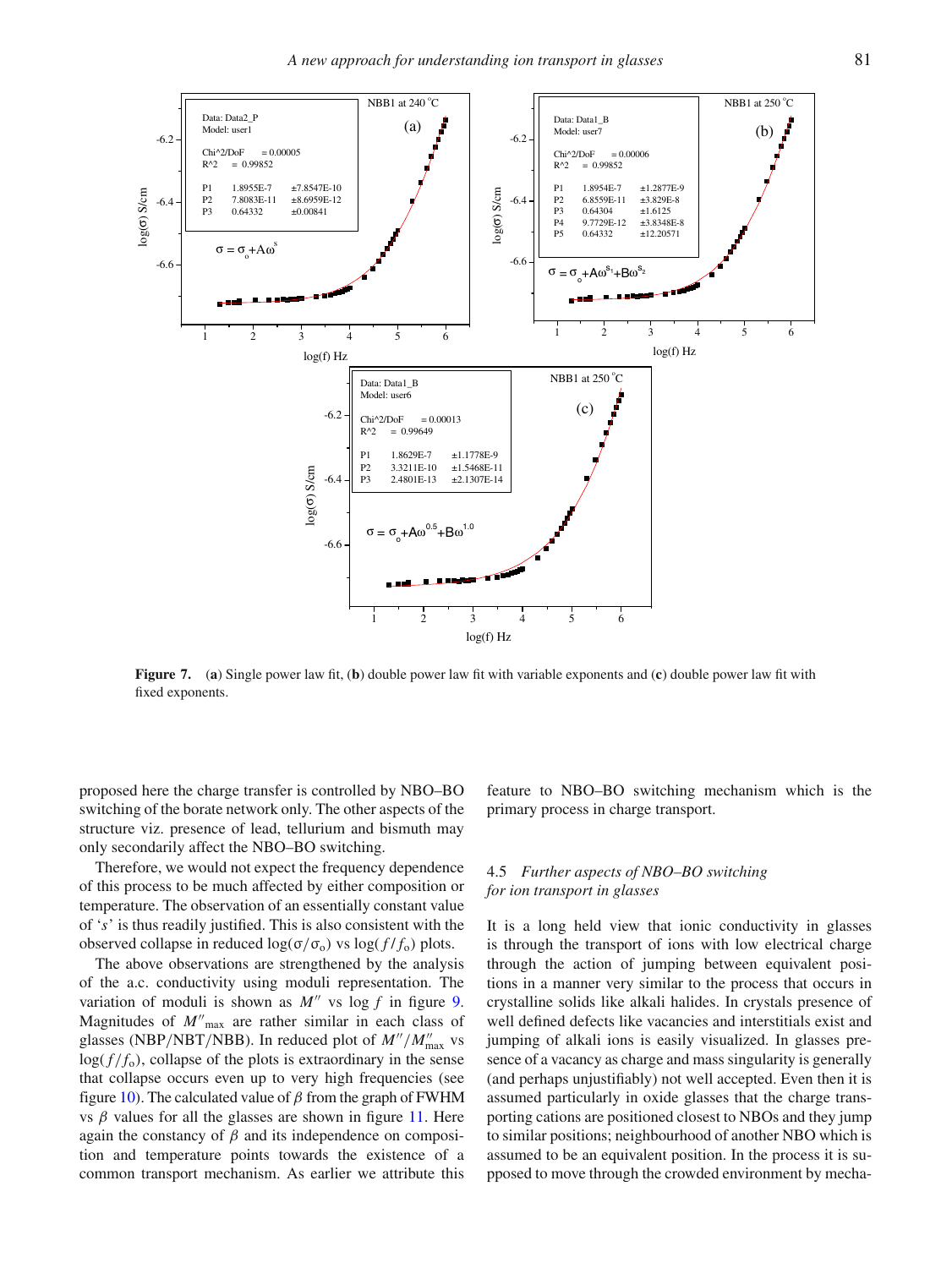<span id="page-11-0"></span>

**Figure 8.** Variation of power law exponent, *s*, with temperature.

<span id="page-11-1"></span>

**Figure 9.** Variation of  $M''$  with  $\log(f)$  at different temperatures.

nically pushing aside oxygens which results in a mechanical barrier component of the activation energy. The unstated implication is that NBOs are positionally fixed at the point of glass transition and they do not move, at least on the time scale of the observed ion transport (see Dyre *et al* [2009](#page-13-16) for a thoughtful discussion of problems in understanding ion conductivity in glasses which unfortunately does not address this problem). This to our knowledge is not clearly established experimentally. It is easily seen that when BO–NBO switching takes place, there is clearly only a charge transport while when a cation like  $Na<sup>+</sup>$  moves, there is both an electrical and mass transport. We recognize that NBO–BO switching causes a local destabilization because the cation which was situated close to NBO now finds itself a neighbour to a BO and will be induced to move onto the neighbourhood of a

<span id="page-11-2"></span>

**Figure 10.** Reduced plot of dielectric modulus at different compositions and temperatures.

<span id="page-11-3"></span>

**Figure 11.** Variation of  $\beta$  with temperature.

nearby NBO. Thus the cation transport is a forced consequence and not a primary independent cause in ionic conductivity phenomena in the proposed model. Can NBO–BO switching really occur and what would be its effects on the widely accepted conductivity expression?

We propose that NBO–BO reactions occur in a facile manner via what looks like *S*n2 reaction and a bond breaking occurs post creation of a over coordinated activated state (see scheme [1\)](#page-7-0). The intermediate step involves a five coordinated silicon which uses  $2s^1$   $2p^3$   $3s^1$  hybridized state as a intermediate state. It looks like the principal energy expense in creating the activated state is the difference in energies of five coordinated silicon (Si:  $2s^2 2p^2 3s^1$  hybridized,  $sp^3 s^1$ ) and four coordinated silicon (Si:  $2s^2$  2 $p^2$  hybridized,  $sp^3$ ).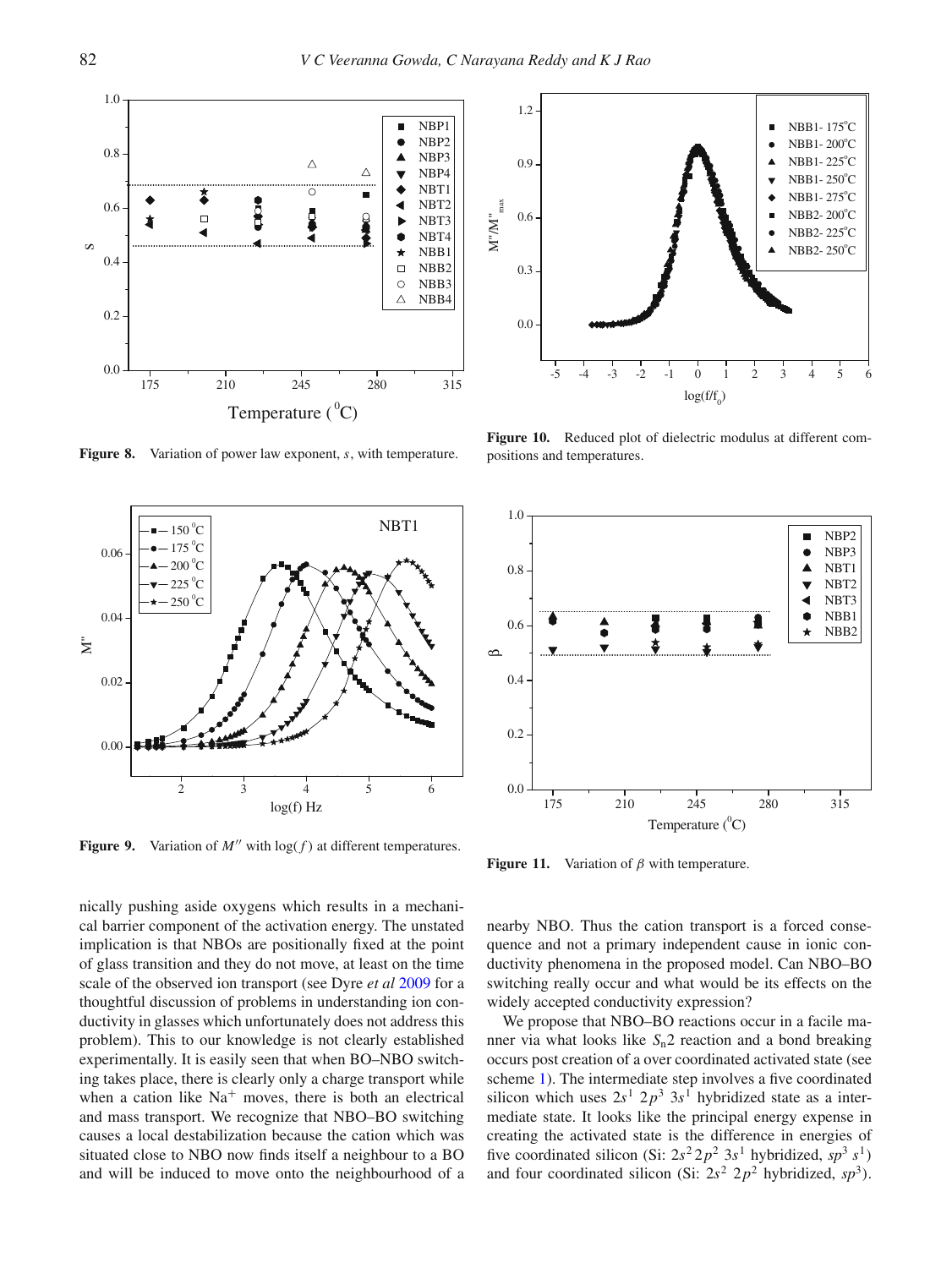These energies are very much in the range of an electronvolt (encouraging results have been obtained from on going density functional theory (DFT) calculations which will be published later). In other oxide glasses such as in borates, four-coordination of boron can be easily visualized such as switching between tetrahedral and trigonal borons.

Therefore, we feel that in ion transport NBOs are not fixed structured entities on the time scales of transport property measurements but are the main participants. Alkali ion motions are a necessary consequence and generally characterized by lower energy barriers. There are notable merits of this approach to ion transport. Since BO–NBO switching is primary to this analysis, activation barriers may simply be in a small range in any particular class of glasses as indeed is the general observation. Power law exponents must be similarly reflecting only the effect of a.c. field on BO–NBO switching.

Ion transport in glasses (Stevel[s](#page-14-7) [1957;](#page-14-7) Mazuri[n](#page-13-56) [1965\)](#page-13-56) uses the expression

$$
\sigma_{\rm dc} = \sigma_0 \, \exp\left(-\frac{E_{\rm dc}}{kT}\right),\tag{11}
$$

which is derived from defect model of transport in crystalline materials.  $\sigma_0$  represents the pre-exponential factor

$$
\sigma_0 = \frac{n(ze)^2 \lambda^2 \nu_0}{6kT}.
$$
\n(12)

In the above expression,  $\lambda$  represents the distance of jump of the charge transporting ion and of the order of one or two unit lengths in the lattice (few Å). *Ze* is the charge (and is equal to unity in appropriate units) for alkali ions, *k* the Boltzmann constant and  $T$  the absolute temperature.  $v_0$  refers to attempt frequency made by the ion before it hops onto another similar site. It is generally equated to the cage vibrational frequency of the alkali ions (around 220 cm<sup>-1</sup> or  $6.6 \times 10^{12}$  Hz) (Muthupari and Ra[o](#page-13-57) [1994](#page-13-57); Exarhos a[n](#page-13-58)d Risen [1972](#page-13-58)).  $\sigma_0$  can also be obtained by extrapolation of experimental log σ vs  $1/T$  plots. The  $\sigma_0$  value so obtained can be used in the above expression to estimate  $v_0$  which for the case of NBB1 is found to be  $\sim$ 225 cm<sup>-1</sup>.

If the primary transport is the BO–NBO switching this equation still be valid as we have argued elsewhere (Harish Bhat *et a[l](#page-13-29)* [2004a](#page-13-29)[,b\)](#page-13-30) because *Ze* still remains the same  $(+1, it is one positive unit for alkali ions)$ . *n* the concentration of the transporting positive (alkali ions) and is exactly equal to the NBO concentration.  $v_0$  now stands to represent the attempt frequency made by NBO in establishing the activated state. This is most likely the low frequency twisting, bending or scissoring frequency. It may fall in the region of a few hundred cm<sup>-1</sup> and will leave the value of  $\sigma_0$  unaffected except by a numerical factor which at any rate no greater than two or three. Therefore, d.c. conductivities measured and analysed using the above expression in the literature for oxide glasses are completely consistent with the NBO–BO switching model.

One should expect bending–scissoring or twisting MO<sup>−</sup> frequencies (M being silicon, boron, phosphorous etc) to be generally broad bands in oxide glasses lying in the far infrared region. Further whether it is  $\frac{1}{2}P - O$  or  $\frac{1}{2}Si - O$ even  $\overrightarrow{B}$  = O $\overrightarrow{C}$ , it would still be similar in value because – O<sup>-</sup> is connected to a covalently bonded matrix of high mass and the frequency being  $\sqrt{\frac{f}{\mu}} \approx \sqrt{\frac{f}{m_{0^-}}}$ . The *f* values (which scale as  $\sqrt{\frac{1}{r_{m-0}^3}}$  do not exhibit great spread. Thus the near constancy of  $v_0$  is justified.

The response to a.c. field in this model is as follows. Bending or scissoring of NBO mode constitutes a band of non-trivial width but they are all at high frequencies compared to frequencies employed in dielectric measurements (200 cm<sup>-1</sup>  $\equiv$  6 × 10<sup>12</sup> Hz). They represent the attempt frequencies made in the process of BO–NBO conversion. But each successful BO–NBO conversion event is immediately followed by a definite alkali ion jump which causes a new dipole reorientation. We consider this second step which follows the BO–NBO switching as the origin of the observed dielectric response in a.c. measurements.

Analytical expressions of conductivity, whether it refers to data reduction, are universal plots that remain valid even in the BO–NBO switching model of conductivity proposed here. Some of the serious difficulties of interpretation of conductivity behaviour are also resolved by BO–NBO switching model satisfactorily. For example, the cation size independence of the activation barriers observed in silicates (around 20% concentration of any alkali modifier) activation barriers become equal (Rao and Elliot[t](#page-13-59) [1994\)](#page-13-59). Similarly in any region of concentration of alkalis in the mixed alkali glass conductivities two distinct barriers are expected, but the two characteristic alkali barriers are never observed. In the present model there can be but only one barrier irrespective of any numbers or a combination of alkali cations.

Finally we should like to comment on the validity of BNN relation in these glasses. BNN relation requires that  $\sigma_0$  be related to  $\omega_p$  which is in turn obtained from d.c. and a.c. measurements, respectively. On reflection it appears that the relation is obvious because if  $\sigma(\omega) = \sigma_0 + A\omega^s$ , then it is easily shown that  $\omega_p$  occurs at  $\sigma(\omega) = 2\sigma_o$  which requires that  $\omega_p^s = \sigma_o/A$  which establishes the relation between  $\sigma_o$ and  $\omega_p$  although not the linear relation obvious in BNN relation. Therefore, it appears that Almond–West relation is more intriguing in its universal validity than BNN relation.

The model proposed here appears as if specific to oxide glasses only (NBO–BO system). It is our premise that it could possibly be generalized and extended to ionically conducting chalcogenide and halide glasses (at least in the temperature regime where halide glasses behave like weak analogs of silicate glasses as well).

# **5. Conclusions**

Ionic conductivity in oxide glasses has been analysed using the specific example of *y*Na<sub>2</sub>B<sub>4</sub>O<sub>7</sub>·(1−*y*)M<sub>a</sub>O<sub>*b*</sub>(M<sub>a</sub> ≡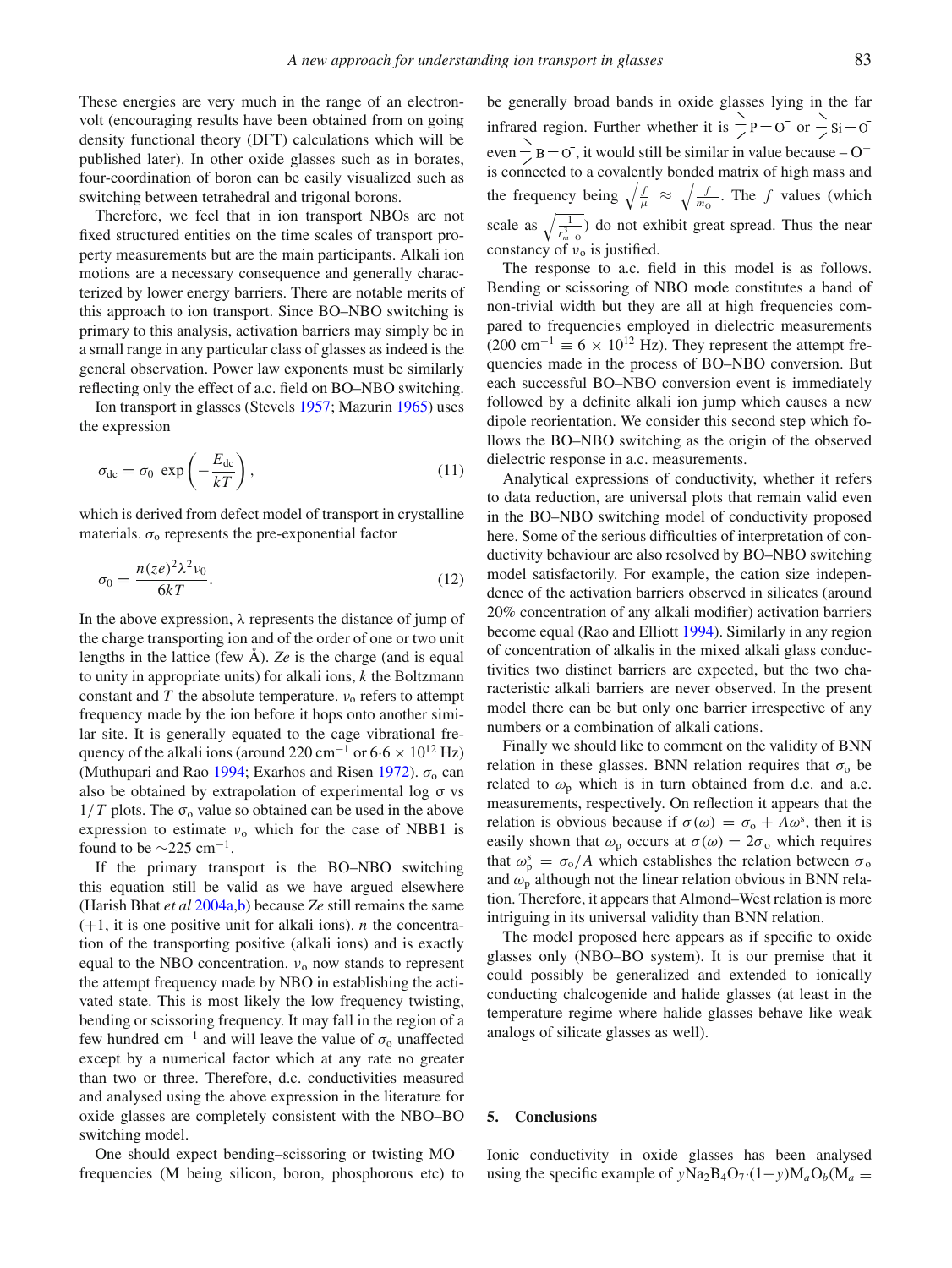Pb, Te, Bi) modified diborate glasses for which conductivity measurements have been reported. A new model has been suggested in which the primary event in ion transport is NBO–BO switching. This causes destabilization of cation (alkali ion) which moves to the new position in the neighbourhood of another NBO and this event is characterized by a low barrier. The activation barrier obtained in conductivity measurements represents the barrier for NBO–BO switching. The model, therefore, consistently rationalizes observations like the presence of a single observed activation barrier of very similar magnitude in any given class of glasses. It is also easy to understand why in a.c. conductivity measurements we observe a narrow range of  $s$  and  $\beta$  values.

The implication of wide validity of BNN relation has been shown to be a consequence of the validity of Almond–West relation.

Observed d.c. and a.c. conductivity variations have been shown to be a consequence of the unique structural features of PbO/TeO<sub>2</sub>/Bi<sub>2</sub>O<sub>3</sub> containing diborate glasses.

# **Acknowledgement**

One of the authors (KJR) is thankful to DST for the award of a Ramanna Fellowship (Sr).

# **References**

- <span id="page-13-50"></span>Al-Assiri M S, Tashtoush N M, Ragab H S and El-Desoky M M 2008 *Phys. Status Solidi (a)* **205** 1540
- <span id="page-13-52"></span>Almond D P, West A R and Grant R J 1982 *Solid State Commun.* **44** 1277
- <span id="page-13-53"></span>Almond D P, Duncan G K and West A R 1983 *Solid State Ionics* **8** 159
- <span id="page-13-54"></span>Almond D P, Hunter C C and West A R 1984 *J. Mater. Sci.* **19** 3236
- <span id="page-13-47"></span>Altaf M, Chaudhary M A and Siddiqi S A 2001 *Mater. Chem. Phys.* **71** 28
- <span id="page-13-26"></span>Anderson O L and Stuart D A 1954 *J. Am. Ceram. Soc.* **37** 573
- <span id="page-13-0"></span>Angell C A 1990 *Chem. Rev.* **90** 523
- <span id="page-13-5"></span>Angell C A, Pollard L and Strauss W 1965 *J. Chem. Phys.* **43** 2899
- <span id="page-13-35"></span>Bartholomew R F 1973 *J. Non-Cryst. Solids* **12** 321
- <span id="page-13-17"></span>Barton J L 1966 *Verres Refract.* **20** 328
- <span id="page-13-33"></span>Charles R J 1966 *J. Am. Ceram. Soc.* **49** 55
- <span id="page-13-42"></span>Chen R, Yang R, Durand B, Pradel A and Ribes M 1992 *Solid State Ionics* **53**–**56** 1194
- <span id="page-13-43"></span>Chryssikos G D, Liu L, Varsamis C P and Kamitsos E I 1998 *J. Non-Cryst. Solids* **235**–**237** 761
- <span id="page-13-40"></span>De Marchi G, Mazzoldi P and Miotello A 1988 *J. Non-Cryst. Solids* **104** 211
- <span id="page-13-10"></span>Doremus R H 1973 *Glass science* (New York: Wiley)
- <span id="page-13-13"></span>Dyre J C 1985 *Phys. Lett.* **A108** 457
- <span id="page-13-14"></span>Dyre J C 1986 *J. Non-Cryst. Solids* **88** 271
- <span id="page-13-15"></span>Dyre J C and Schroder T B 2000 *Rev. Mod. Phys.* **72** 873
- <span id="page-13-16"></span>Dyre J C, Maass P, Roling B and Sidebottom D L 2009 *Rep. Prog. Phys.* **72** 046501
- <span id="page-13-2"></span>Elliott S R 1988 *Solid State Ionics* **27** 131
- <span id="page-13-58"></span>Exarhos G J and Risen W M Jr. 1972 *Solid State Commun.* **11** 755
- <span id="page-13-1"></span>Funke K 1993 *Prog. Solid State Chem.* **22** 111
- <span id="page-13-21"></span>Galy J and Meunier G J 1975 *Solid State Chem.* **13** 142
- <span id="page-13-41"></span>Gandhi P R, Deshpande V K and Singh K 1989 *Solid State Ionics* **36** 97
- <span id="page-13-48"></span>Gao Y and Cramer C 2005 *Solid State Ionics* **176** 921
- <span id="page-13-34"></span>Hakim R M and Uhlmann D R 1971 *Phys. Chem. Glasses* **12** 132
- <span id="page-13-37"></span>Han Y H, Kreidl N J and Day D E 1979 *J. Non-Cryst. Solids* **30** 241
- <span id="page-13-29"></span>Harish Bhat M, Munia Ganguli and Rao K J 2004a *Curr. Sci.* **86** 676
- <span id="page-13-30"></span>Harish Bhat M, Kandavel M, Munia Ganguly and Rao K J 2004b *Bull. Mater. Sci.* **27** 189
- <span id="page-13-9"></span>Hughes K and Isard J O 1972 in *Physics of electrolytes* (ed.) J H Hladik (New York: Academic Press) **Vol. 1**, p. 351
- <span id="page-13-38"></span>Hunter C C and Ingram M D 1984 *Solid State Ionics* **14** 34
- <span id="page-13-8"></span>Imre A W, Voss S, Berkemeir F, Mehrer H, Konidakis I and Ingram M D 2006 *Solid State Ionics* **177** 963
- <span id="page-13-32"></span>Isard J O 1959 *J. Soc. Glass Technol.* **53** 113T
- <span id="page-13-22"></span>Macdonald J R 1983 *Impedance spectroscopy emphasizing solid materials and systems* (New York: John Wiley and Sons)
- <span id="page-13-23"></span>Macedo P B, Moynihan C T and Bose R 1972 *Phys. Chem. Glasses* **13** 171
- <span id="page-13-28"></span>Martin S W and Angell C A 1986 *J. Non-Cryst. Solids* **83** 185
- <span id="page-13-56"></span>Mazurin O V 1965 in *The structure of glass* (New York: Consultants Bureau), **Vol. 4**, p. 7
- <span id="page-13-31"></span>Mazurin O V and Borisovskii E S 1957 *Sov. Phys. Tech. Phys.* **2** 243
- <span id="page-13-49"></span>Murugaraj R 2007 *J. Mater. Sci.* **42** 10065
- <span id="page-13-57"></span>Muthupari S and Rao K J 1994 *Chem. Phys. Letts* **223** 133
- <span id="page-13-24"></span>Muthupari S, Lakshmi Raghavan S and Rao K J 1996 *J. Phys. Chem.* **100** 4243
- <span id="page-13-18"></span>Nakajima T 1972 in *Annual report, Conference on electric insulation and dielectric phenomena* (Washington DC: National Academy of Sciences) p. 168
- <span id="page-13-19"></span>Namikawa H 1975 *J. Non-Cryst. Solids* **18** 173
- <span id="page-13-45"></span>Pan A and Ghosh A 1999a *Phys. Rev.* **B59** 899
- <span id="page-13-46"></span>Pan A and Ghosh A 1999b *Phys. Rev.* **B60** 3224
- <span id="page-13-6"></span>Rao K J 1987 *Rev. Solid State Sci.* **1** 55
- <span id="page-13-7"></span>Rao K J 2002 *Structural chemistry of glasses* (Elsevier)
- <span id="page-13-12"></span>Rao K J and Parthasarathy R 1985 *Proc. Indian Acad. Sci. (Chem. Sci.)* **94** 201
- <span id="page-13-59"></span>Rao K J and Elliott S R 1994 *Proc. Indian Acad. Sci. (Chem. Sci.)* **106** 903
- <span id="page-13-20"></span>Rao K J and Harish Bhat M 2001 *Phys. Chem. Glasses* **42** 255
- <span id="page-13-51"></span>Rao K J and Sundeep Kumar 2003 *Curr. Sci.* **85** 945
- <span id="page-13-25"></span>Rao K J, Estournes C, Levasseur A, Shastry M C R and Menetrier M 1993 *Philos. Mag.* **B67** 389
- <span id="page-13-36"></span>Ravaine D, Diard J P and Souquet J L 1975 *J. Chem. Soc. Faraday Trans. II* **71** 1935
- <span id="page-13-39"></span>Ravine D 1985 *J. Non-Cryst. Solids* **73** 287
- <span id="page-13-27"></span>Ravine D and Souquet J L 1977 *Phys. Chem. Glasses* **18** 27
- <span id="page-13-11"></span>Ravine D and Souquet J L 1978 in *Solid electrolytes* (eds) P Hagenmuller and W Van Gool (New York: Academic Press) p. 277
- <span id="page-13-4"></span>Roling B, Martiny C and Murugavel S 2001 *Phys. Rev. Lett.* **87** 085901
- <span id="page-13-3"></span>Sidebottom D L, Roling B and Funke K 2001 *Phys. Rev.* **B63** 024301
- <span id="page-13-55"></span>Sobha K C and Rao K J 1995 *Solid State Ionics* **81** 145
- <span id="page-13-44"></span>Souquet J L, Duclot M and Levy M 1998 *Solid State Ionics* **105** 237